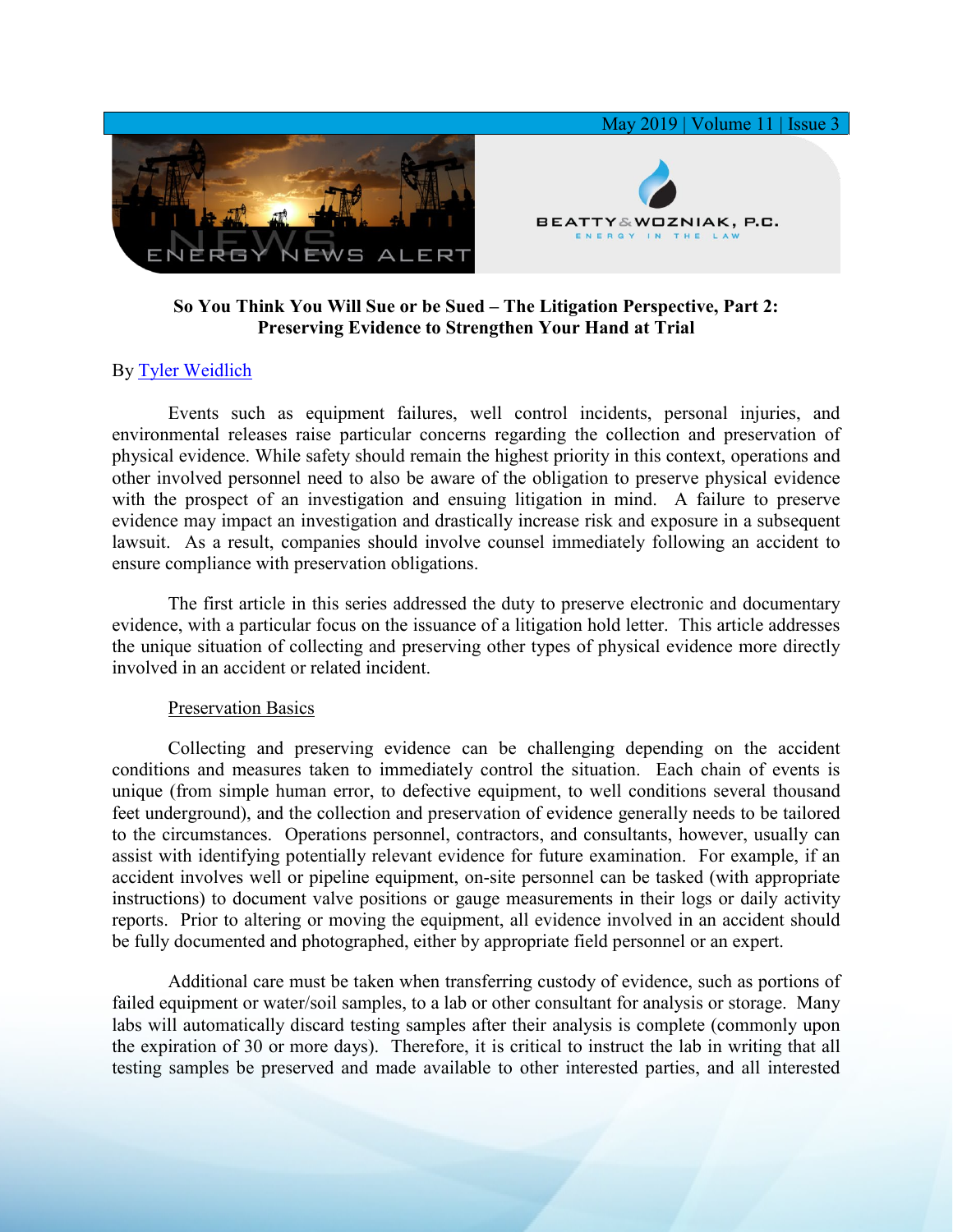parties should be notified of and given the opportunity to participate in destructive testing or sampling of evidence.

Companies should also create a chain of custody starting from removal of the physical evidence from the site to either a storage unit or delivery for examination by a third-party consultant. In a litigation context, a party must usually be able to demonstrate to a court that any evidence taken from the site, including any material relied upon by a forensic expert rendering an opinion, is in the same or substantially similar condition as at the time of the event. Companies can establish a chain of custody using readily available forms that document the custodian, location, and condition of the evidence. Putting simple procedures in place to ensure proper documentation can alleviate the risk of having evidence excluded in a later proceeding (whether civil, criminal or administrative) for alteration or destruction of evidence.

## Sanctions for Failure to Preserve Evidence

The failure to preserve evidence may significantly impact its admissibility and probity at trial. Most jurisdictions recognize theories of spoliation whereby a court may exclude evidence that has not been preserved properly or, alternatively, apply an adverse presumption that the party with custody modified or destroyed the evidence because it established unfavorable facts. In assessing spoliation sanctions, courts will typically focus on two elements: (1) whether litigation was reasonably foreseeable at the time the evidence was allegedly destroyed or altered, and (2) the culpability or behavior of both the party who allegedly spoliated the evidence and the party moving for sanctions.

A Colorado court, for example, assessed sanctions in the form of an instruction to the jury that a piece of equipment was presumed to be defective upon a finding that the defendant "recklessly" failed to preserve the evidence. *See Pfantz v. K-Mart Corp.*, 85 P.3d 564 (Colo. App. 2003). In fact, the same court held that this adverse inference could be imposed on a defendant who was "merely negligent" in failing to preserve evidence. In assessing the sanctions in that case, the court emphasized that the defendant admittedly knew the evidence needed to be preserved for a lawsuit but took no preservation steps. The defendant was ultimately found to be 100% liable for the plaintiff's injuries after the jury received the adverse instruction.

Spoliation sanctions, in contrast, are typically not assessed if evidence is preserved for a reasonable time and the adversary is given a reasonable chance for inspection. *See Castillo v. Chief Alternative, LLC*, 140 P.3d 234 (Colo. App. 2006) (sanctions denied where defendant preserved evidence for a year and a half and plaintiff did not request to view or retain it). However, irrespective of how long evidence is preserved, it is highly advisable to notify all interested parties in writing before any evidence is discarded.

Lost samples and/or testing results are commonly subject to exclusion in court and other spoliation sanctions after a party, or even a lab hired by a party, destroys the evidence often pursuant to standard protocol. In one federal case, a court barred a plaintiff from using certain soil samples in an environmental contamination lawsuit after its consultant disposed of the evidence and deprived other interested parties of the ability to conduct their own testing. *See Innis Arden Golf Club v. Pitney Bowes, Inc*., 257 F.R.D. 334 (D. Conn. 2009). At the same time, if a party properly instructs a lab or consultant to preserve the samples, a court is less likely to